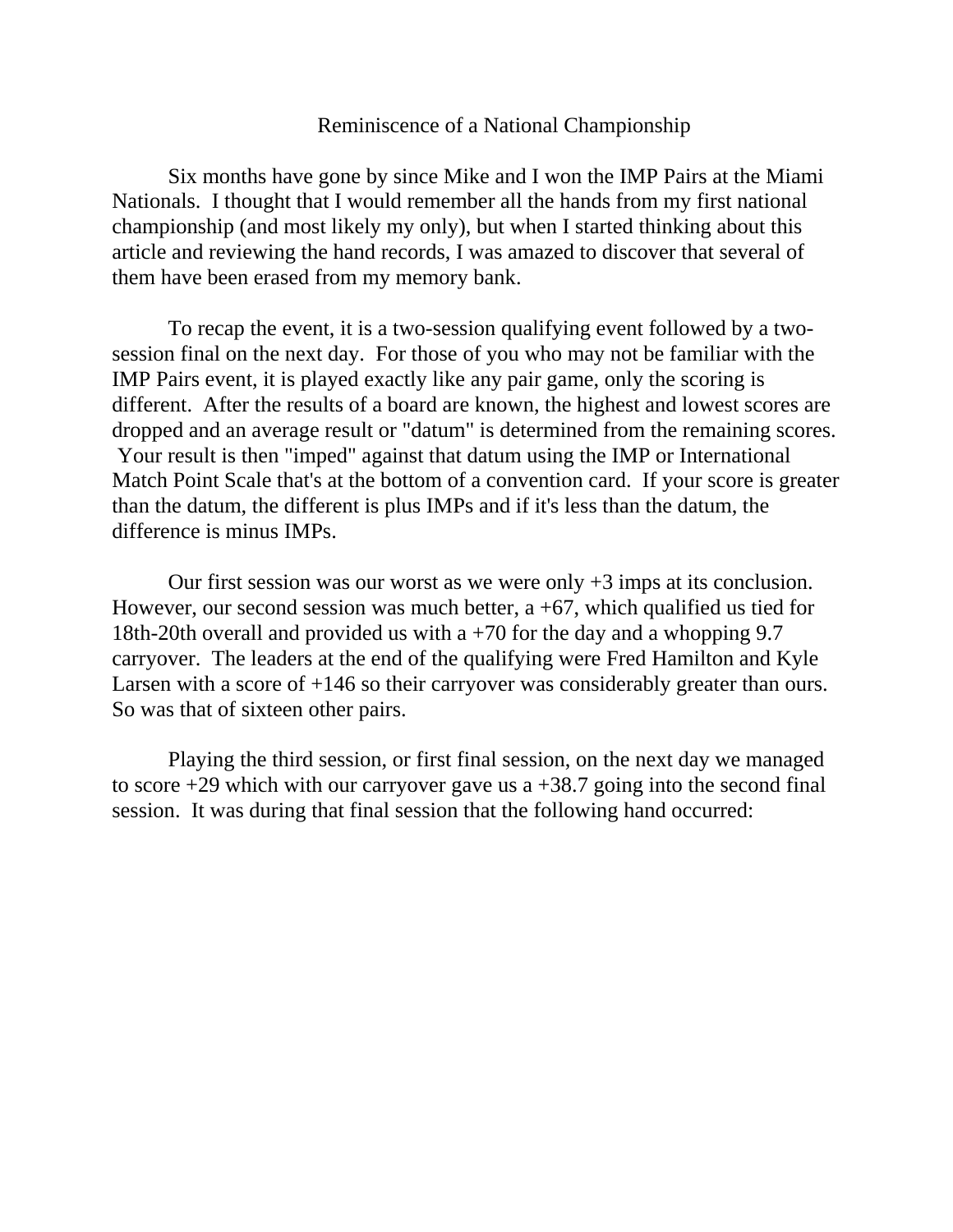

The bidding may seem a little strange but I'll report it anyway:

| North West      | South East    |                   |             |      |
|-----------------|---------------|-------------------|-------------|------|
| (Albert)        | (A.Wildavsky) | (Me)              | (S. Beatty) |      |
| Pass            | Pass          | $1 \blacklozenge$ | $1$ V       |      |
| Pass            | Pass          | 1 NT              | Pass        |      |
| $2 N T^*$       | Pass          |                   | $3 + *$     | Pass |
| 3 <sub>NT</sub> | <b>DOUBLE</b> | Pass              | Pass        |      |
| Pass            |               |                   |             |      |

The auction may need some explaining. The  $2NT^*$  was actually a transfer back to  $\bullet$ 's and 3  $\bullet$ <sup>\*\*</sup> by me was a super-acceptance based on my holding of 5 cards in the  $\bullet$  suit. It may be aggressive bidding on both of our parts, but I liked holding extra length in  $\bullet$ 's and the fact that West, Mr Wildavsky, had not raised  $\blacktriangledown$ 's. However, I must admit that I expected to find  $4\blacklozenge$ 's in my partner's hand.

The play was rather easy considering the defense. After the  $\blacktriangledown$  lead was taken by the Ace, West (Mr. Wildavsky) didn't know what to shift to. He